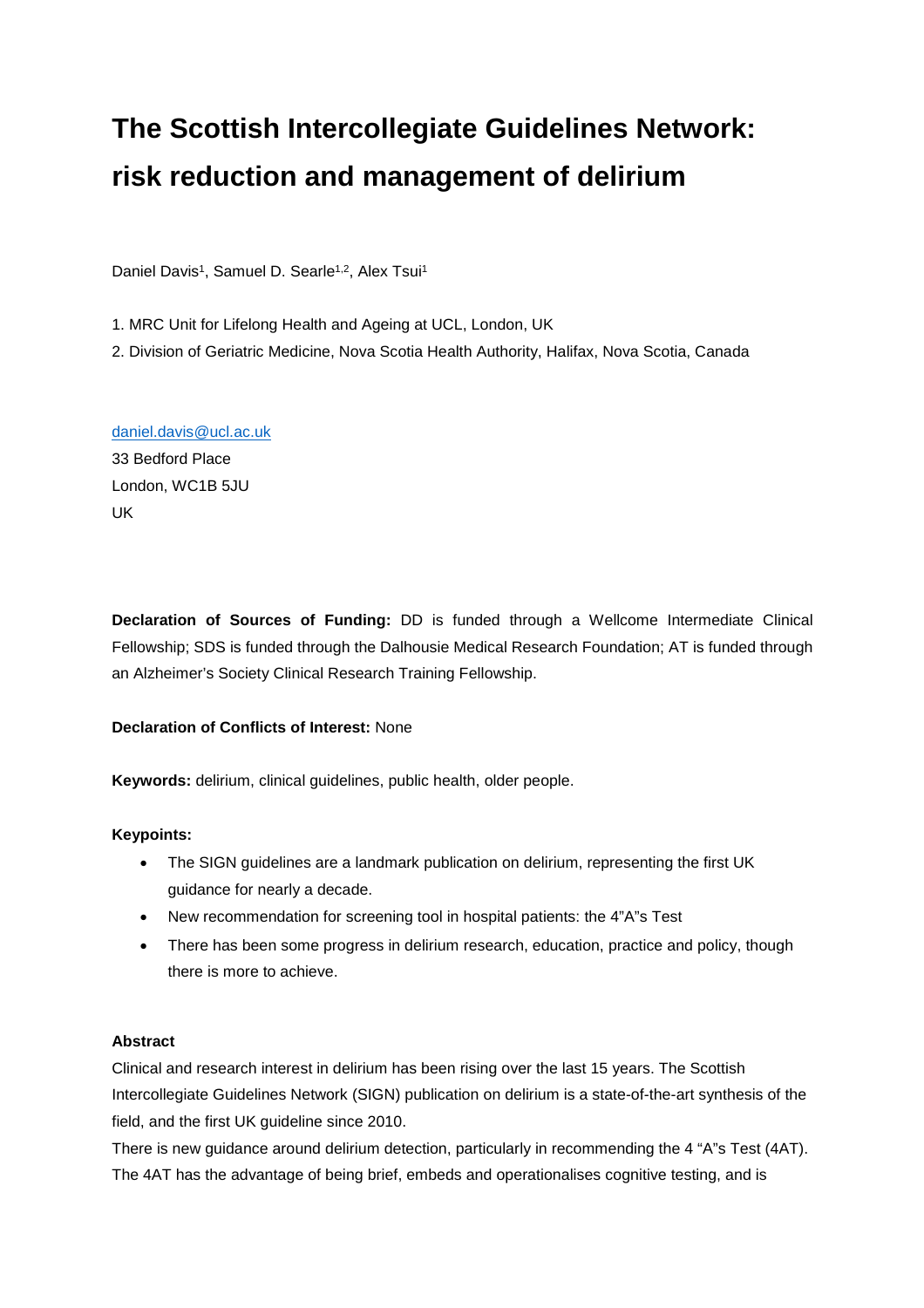scalable with little training. The guidelines highlight the importance of non-pharmacological management for all hospital presentations involving the spectrum of cognitive disorders (delirium, dementia but at risk of delirium, delirium superimposed on dementia). Pharmacotherapy has a minimal role, but specific indications (e.g. intractable distress) are discussed. Advances in delirium research, education and policy, have come together with steady changes in the sociocultural context in which healthcare systems look after older people with cognitive impairment. However, there remains a gap between desired and actual clinical practice, one which might be bridged by re-engaging with compassionate, patient-centred care. In this respect, these SIGN guidelines offer a key resource.

#### **New perspectives on old problems**

Delirium is fundamentally about the brain's aberrant response to acute illness.[1] Though described since antiquity,[2] interest in delirium has flourished over the last 15 years. What have been the drivers? Certainly there are gaps in our basic understanding of the condition: How long will this delirium last? Does it depend on the aetiology(ies)? How does *E. coli* in the bladder lead to delusions? Does having dementia skew the palette of presenting neuropsychiatric symptoms? Could mobility interventions lead to enhanced delirium recovery? Could repeated episodes of delirium accelerate the underlying trajectory of cognitive decline?

These questions have been exercising researchers for some time, but it would be fanciful to think that academic activity in itself has led to wider recognition of the significance of delirium. In the UK and beyond, it has been understood that delirium is associated with poorer outcomes in every patient safety measure; therefore, delirium care is intimately related to good care for all.[3] This is intuitive when delirium is framed as acute decompensation of brain function in frail people. Achieving delirium prevention requires strategic change all system levels, from individuals, to hospitals, to populations. While challenging to address, the potential rewards are correspondingly great.

### **A systematic approach to detection and management**

The publication of the Scottish Intercollegiate Guidelines Network (SIGN) guideline on delirium is a state-of-the-art synthesis of the field.[4] It consolidates previous work and guidelines, not least the pivotal publication of NICE CG103,[5] yet offers new recommendations, particularly around detection and a more explicit focus on communication and follow-up.

Delirium detection is a key clinical priority, and no patient safety intervention – including reducing falls, length of stay, rehabilitation needs – can be realised without robust and systematic pathways to diagnosis. Given that 50-80% of delirium is undiagnosed[6, 7], even in geriatric medicine wards, the development and validation of the 4 "A"s Test (4AT) has enabled an advance on NICE CG103 guidance (largely a reminder of delirium symptoms). The strength of the 4AT comes from its brevity (<2 minutes), embedding specific ascertainment of altered arousal as a first step, operationalising the scoring of cognitive tests – including those unable to be formally tested – and so needs little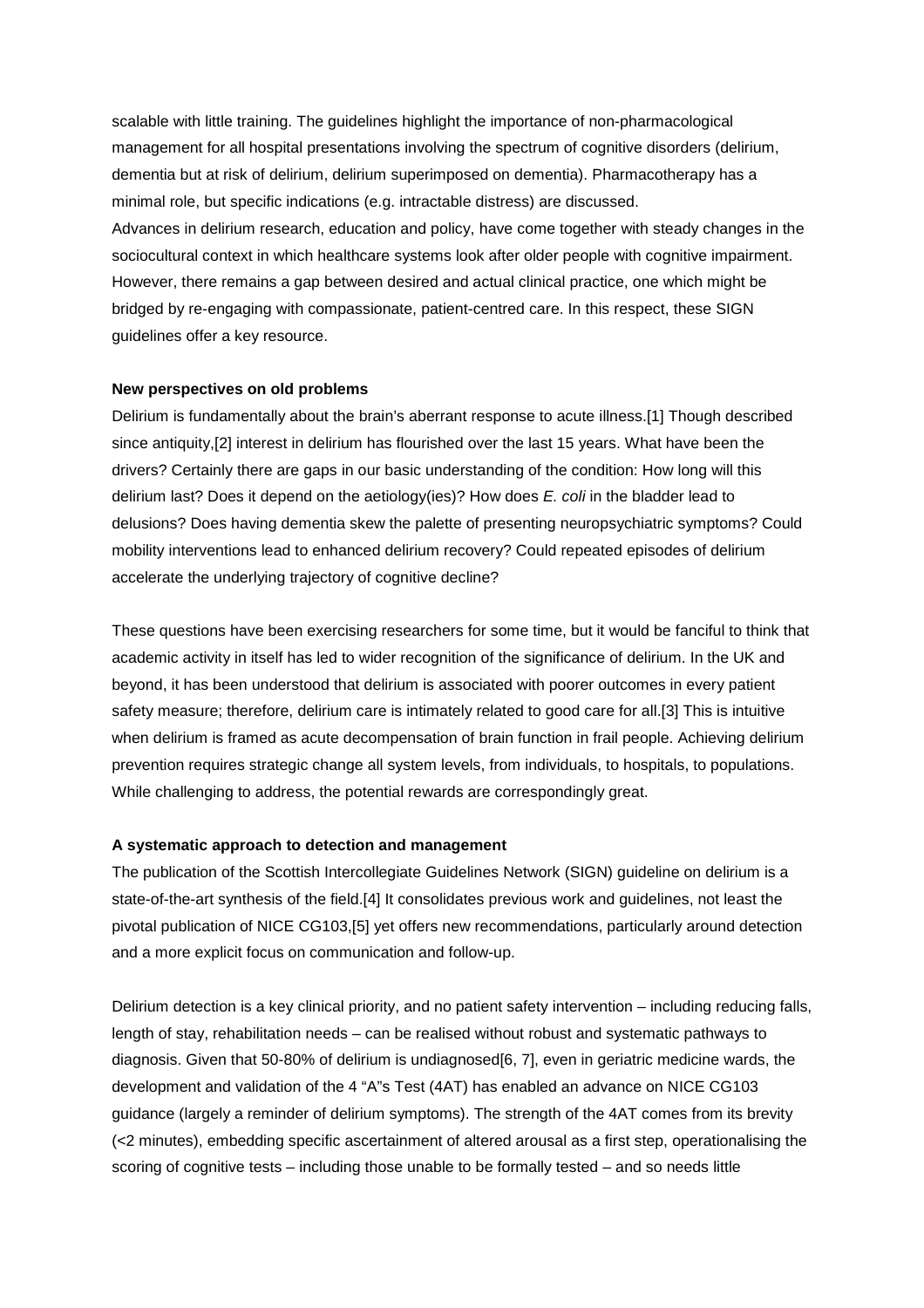training.[8] In contrast, the Confusion Assessment Method (CAM) (even the briefest form, the 3D-CAM, designed to be administered in 3 minutes) still requires training, particularly around observer ratings to achieve consistent and reliable detection.[9, 10] The 4AT offers a step-change in the possibilities for scalable delirium diagnosis, and progress here fosters a culture of delirium visibility.

Traditional approaches to delirium management regarded prevention and treatment separately, each with their own pharmacological and non-pharmacological approach. The SIGN guidelines give renewed prominence to the principle that non-pharmacological prevention and treatment is essentially identical in patients across the spectrum of cognitive disorders (delirium, dementia but at risk of delirium, delirium superimposed on dementia).[11, 12] Strategies include addressing pain control, patient re-orientation, minimising ward moves, promoting sleep hygiene, early mobilisation, maintaining regular bladder and bowel function, and optimising nutritional and fluid intake. Families and carers should be offered opportunities to be actively involved in care delivery, though this may not always be appropriate depending on carer burdens leading up to admission. Ultimately, families need to have confidence in their relative being cared for in a delirium-friendly setting.

Any definitive role for pharmacological management remains to be established and the guidelines serve as a prompt for minimising pharmacotherapy. Useful considerations for medication review include: avoidance of benzodiazepines (except in withdrawal or Lewy-body disease) as these may perpetuate delirium; attention to cumulative anticholinergic burden (e.g. digoxin, atenolol, furosemide, warfarin); careful titration of analgesia to avoid under-treated pain or overdosed opioid toxicity. There may be a role for a short course of antipsychotics for patients with intractable distress (e.g. risperidone 0.5mg b.d. for 2 days).

Communication and follow-up are emphasised in the guidelines. Communicating diagnoses with patient and families is crucial, and patient/carer understanding should yield benefits for early detection and monitoring, assisting with care planning and ease anxiety for all parties. Delirium can both unmask and exacerbate pre-existing cognitive impairment.[13] Currently, patients are often just referred to memory clinics, which may not be an optimal use of those services for everyone with delirium. A common problem is where best to allow someone to recover from delirium – those patients for whom ongoing medical management could be met in the community but would benefit from reliable interface services. It is likely that such services, in close collaboration with community mental health, need to be developed to track delirium resolution perhaps to include an element of cognitive rehabilitation.

### **Challenges and opportunities for culture change**

What are the challenges for implementation? Are guidelines and educational initiatives enough to develop good clinical practice in systematic delirium detection and management? Quantifying distress and adverse outcomes from delirium – is this sufficient to attract research funding in proportion to delirium prevalence?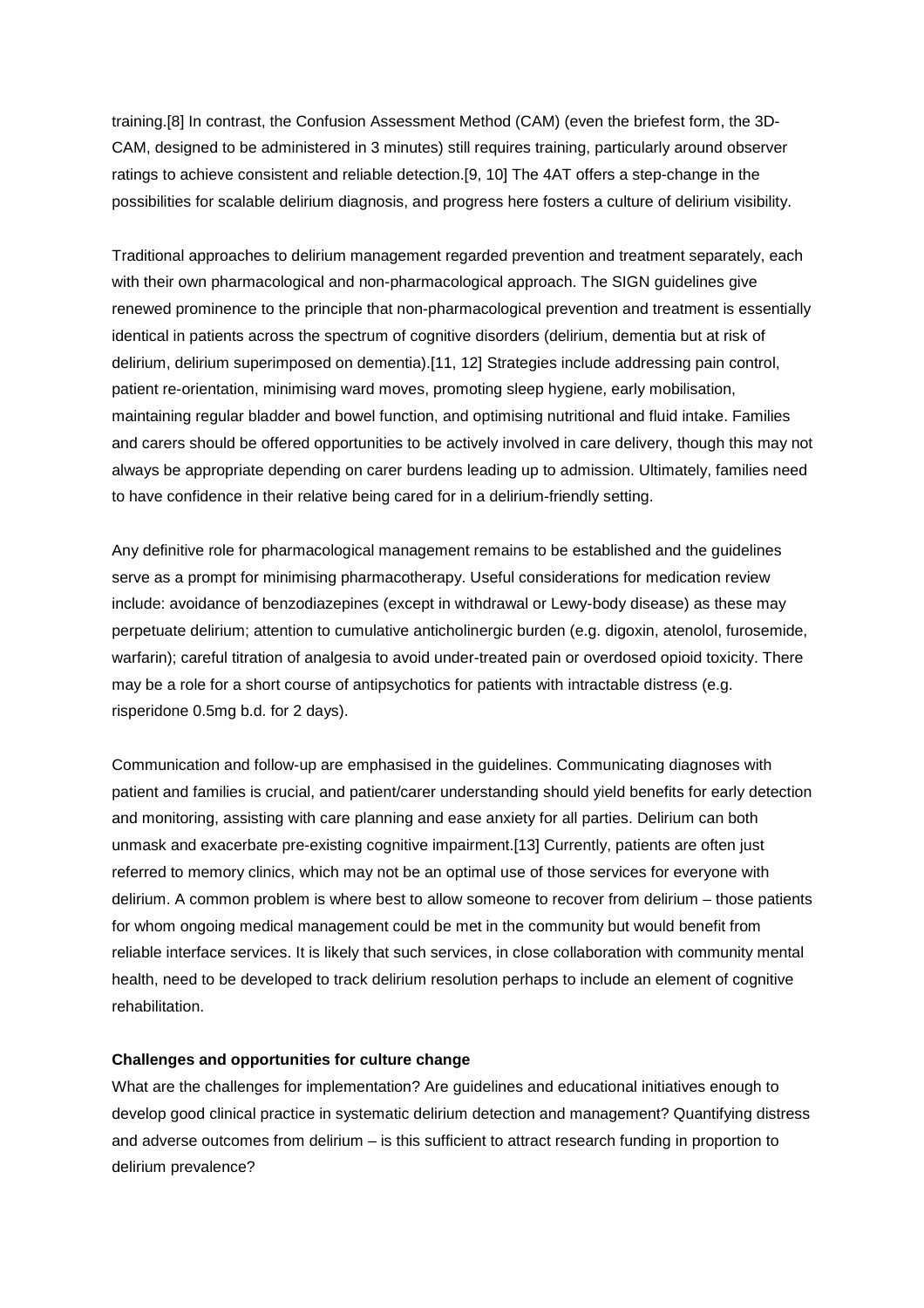Geriatricians must show leadership in specialist delirium care, while all healthcare professionals need to adopt delirium as being their responsibility; the burden of delirium is simply too high. Many healthcare professionals gloss over the nuances and reduce delirium management to "treating the underlying cause". Continual promotion of delirium detection with formal instruments, mitigating against delirium complications (particularly inpatient falls), offering preoperative cognitive assessments to quantify delirium risk, considering bulbar function in hypoactive delirium, actively assessing pain, scrupulous attention to distress, communication with patients, families and colleagues, seeking to enhance delirium recovery even after discharge – all these are vital ways of demonstrating specialist skills across a geriatrics multidisciplinary team.

Wider culture change in delirium has benefitted from seminal work identifying gaps between desired and actual practice,[14] though there is more to achieve. Emerging themes around lack of clinical ownership of delirium patients, assumptions that a degree of cognitive impairment is normal in older people, under-appreciation of distress, has led to work-based (rather than disease-based) educational interventions.[14] Attitudes and knowledge are deeply intertwined, both with an impact on delirium care. In a 2006 UK-wide survey of trainees, we showed widespread lack of basic knowledge despite general acknowledgement of the clinical significance of delirium.[15] Exposure to geriatric medicine training only helped to a small degree.[16] By 2013, a repeated survey showed improvement in many domains, though the core diagnostic criteria remained poorly understood.[16]

Despite some evident progress, there still appears to be a sociocultural resistance to embracing care of complex older people with cognitive impairment. Without the requisite skills or experience, it is more convenient to "see beyond" the patient and revert to ingrained processes of healthcare. For example, altered arousal is a core part of delirium – because it is ubiquitous on older people's wards, staff do not recognise that reduced eye contact, slumped posture and drowsiness as a highly abnormal presentation of brainstem dysfunction. Yet such a patient may receive assiduous documentation of heart and breath sounds. Changes in arousal and attention come hand-in-hand, such that demonstrating acute changes in arousal may be diagnostic in delirium even if (especially if) cognition cannot be formally assessed.[17] Together, arousal and attention are distributed brain functions, so delirium represents gross cortical and subcortical decompensation in the face of acute illness. Highlighting this can often lead to a moment of realisation that it is the *patient response* to acute illness, rather than the specific illness itself (often disregarded as uninteresting: e.g. urine infection, dehydration, hyponatraemia), that can lead to catastrophic outcomes after delirium.

The SIGN guidelines are published at a time when interest in, and concern for, older frail people is high; the individual and societal impact of health problems in ageing is apparent to all. If delirium is a measure of the degree to which we as healthcare professionals practice with compassion, then the imperative will be to make continued headway on improving delirium care in all respects.[18] These guidelines on delirium are an important component of that future.